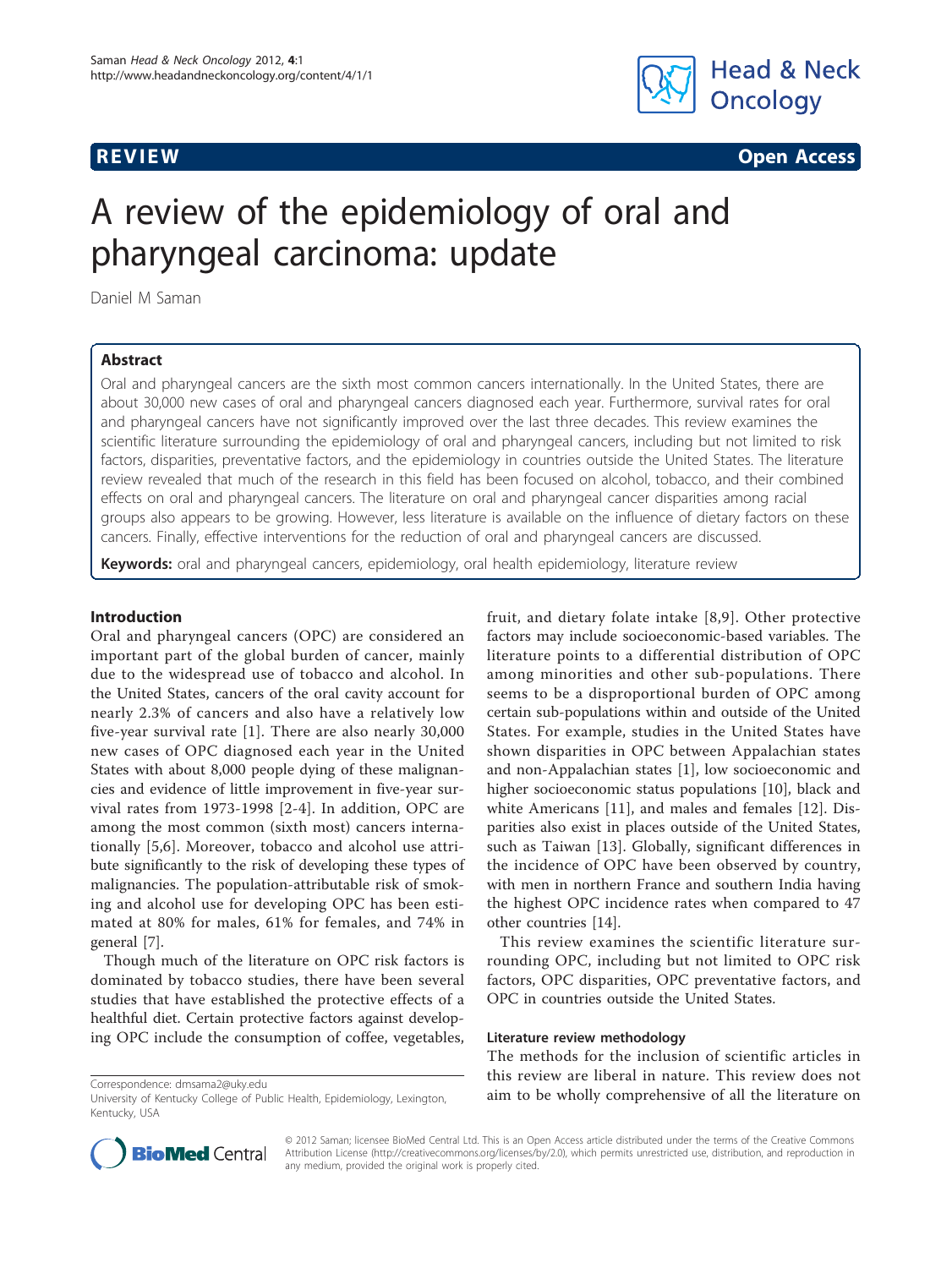OPC, rather, it highlights the most relevant articles in the literature, and discusses the most important finding in each study. No exclusion criteria were applied when deciding which scientific articles would be included in this review. The search engines PubMed [\[15](#page-6-0)], and Google Scholar [\[16\]](#page-6-0) were used to locate the most relevant articles pertaining to oral and pharyngeal cancers, regardless of year published. Thus, this review includes studies from 1988 to 2009. Furthermore, a wide time frame was used to determine whether later studies differed in their results than earlier ones, and to assess how OPC related research has changed over time. Keywords in these searches included 'oral' and 'pharyngeal' and 'cancers'. Other keyword searches included 'oral and pharyngeal cancers', 'OPC malignancies', 'OPC risk factors', and 'OPC disparities'. Table [1](#page-2-0) presents a portion of the literature review on risk and protective factors for OPC.

Also, unlike conditions such as the metabolic syndrome (MetS) where the definition is not wholly agreed upon or standardized [[17](#page-6-0)], there was no evidence in the literature that this was the case for OPC. The International Classification of Diseases, Tenth Revision (ICD-10) defines OPC as any malignant neoplasm of lip, oral cavity (tongue, major salivary glands, gum, floor of mouth, other and unspecified parts of mouth), and pharynx (oropharynx, nasopharynx, and hypopharynx) [[18\]](#page-6-0).

# Risk factors

### Tobacco and alcohol

Tobacco use is understood to be the most important risk factor for the development of OPC [[7\]](#page-6-0). Much of the literature on OPC risk factors is focused specifically on tobacco use. For example, Rodriguez et al (2004) analyzed data from two case-control studies including 137 cases of OPC and showed that the multivariate odds ratios (OR) for having OPC for heavy smokers was 20.7 in young adults from Italy and Switzerland. Rodriguez et al found that the OR for heavy drinkers for OPC was 4.9 [\[8](#page-6-0)]. However, when the categories of heavy drinking and smoking were combined, an OR of over 48 was observed. The authors also found that tobacco accounted for 77% of OPC cases in the examined population, alcohol for 52%, low vegetable consumption for 52%, and the combination of the three for nearly 85% of all OPC cases [\[8](#page-6-0)].

A separate case-control study performed on Italian and Swiss men also found large risk increases for oral cancer (OR = 228) and pharyngeal cancer (OR =  $100$ ) for the highest level of drinking  $(≥ 77$  drinks/week) and smoking  $(≥ 25$  cigarettes/day) combined [[19\]](#page-6-0). The authors of this study found there to be synergistic effects of smoking and alcohol consumption on OPC. The authors found interesting independent factors in that if alcohol consumption increased while smoking levels were stable, the increase in oral cancer would be greater than the increase in pharyngeal cancer. This was shown to be the case in this study because the authors explain that the ratios of ORs between oral cancer and pharyngeal cancer was about 2-times greater for oral cancer than for pharyngeal cancer for each combined level of smoking and drinking.

In addition, alcohol consumption has been shown to be associated with increased odds of OPC among never smokers. Fioretti et al (1999) examined 42 cases of OPC among never smokers and found that the major risk factor for OPC in never smokers was alcohol consumption, with an OR three-fold higher in drinkers than non-drinkers [[20\]](#page-6-0).

Another case-control study that confirmed a multiplicative synergism between smoking and alcohol consumption on OPC examined 1,114 cases and 1,268 controls. Similar results were found as the above studies in that among those that smoked two or more packs of cigarettes and four or more drinks per day, there was an observed 35-fold increase in the risk of OPC. The authors estimate that smoking and drinking combined account for about 75% of all OPC in the United States [[21](#page-6-0)]. A similar study in a Spanish male population found that tobacco smoking was associated with OPC with an OR of 27.7 [[22](#page-6-0)]. These studies combined confirm the magnitude that smoking and alcohol consumption have on OPC.

Moreover, a study examining the separate effects of alcohol in non-smokers and smoking in non-drinkers also found results similar to the above studies cited. This study was performed essentially to test the relative independence that smoking and alcohol consumption has on the development of OPC. The ORs were 1.5 for 14-55 versus 0-13 drinks per week, and 2.2 for 56 drinks or more in non-smokers. The ORs for non-drinkers who smoked were 3.8 for smokers of  $< 15$  cigarettes per day and 12.9 for  $\geq$  15 cigarettes per day [[23](#page-6-0)]. This is an important study in the literature because it establishes the independence that smoking and drinking have on the development of OPC.

Interestingly, two studies found that among male current smokers, those that used filter cigarettes had a reduced risk of oral cancer than those who used non-filter cigarettes [\[21](#page-6-0),[24\]](#page-6-0). However, little research has been performed on this topic, thus the results should be interpreted with caution.

### Dietary risk factors

Less research has been focused on risk factors besides smoking and drinking and their relationship with OPC. However, there is some evidence that meat, vegetable, and vitamin intake may be related to OPC. A case-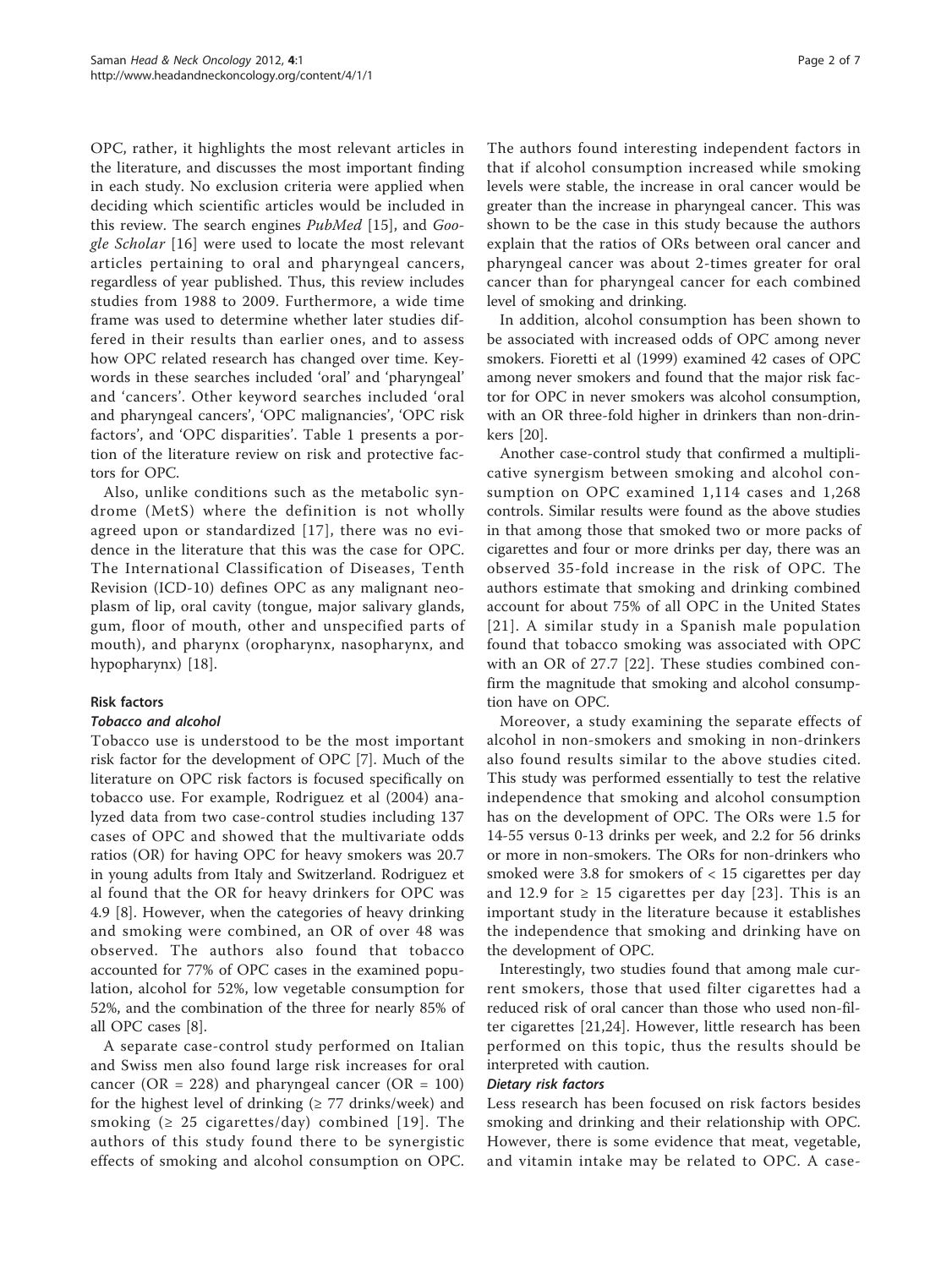<span id="page-2-0"></span>

| <b>Authors</b><br>(Ref.)          | Year<br>Published | <b>Study Location</b>                                                     | Study Type                                             | Cases                                                               | Control                                  | <b>Study Results</b>                                                                                                                                                                                                                                           |
|-----------------------------------|-------------------|---------------------------------------------------------------------------|--------------------------------------------------------|---------------------------------------------------------------------|------------------------------------------|----------------------------------------------------------------------------------------------------------------------------------------------------------------------------------------------------------------------------------------------------------------|
| Rodriguez T<br>et al. [8]         | 2004              | Italy, Switzerland                                                        | Case-Control                                           | 137                                                                 | 298                                      | Heavy Smokers OR = $20.7$ ; Heavy drinkers OR = 4.9; High tobacco and alcohol<br>$OR = 48$ ; High coffee consumption $OR = 0.25$ ; High vegetable consumption OR<br>$= 0.39$ ; High fruit consumption OR = 0.73; High beta carotene consumption OR<br>$= 0.48$ |
| Pelucchi C,<br>et al. [9]         | 2003              | Italy, Switzerland                                                        | Case-Control                                           | 749                                                                 | 1772                                     | Highest tertile of dietary folate intake $OR = 0.53$ ; Combined OR for low folate<br>and high alcohol $OR = 22.3$                                                                                                                                              |
| Greenberg<br>RS, et al. [10]      | 1991              | United States                                                             | Case-Control                                           | 762                                                                 | 837                                      | Low percentage of years worked $OR = 2.3$                                                                                                                                                                                                                      |
| Day GL, et al. 1993<br>[11]       |                   | United States                                                             | Case-Control                                           | 1065                                                                | 1182                                     | Heavy drinking among blacks $OR = 17$ ; Heavy drinking among whites $OR = 9$ ;                                                                                                                                                                                 |
| Cook MB, et 2009<br>al. [12]      |                   | United States                                                             | Retrospective                                          |                                                                     |                                          | Male-to-female incidence rate ratio hypopharynx = $4.13$ ; Male-to-female<br>incidence rate ratio oropharynx = $3.06$                                                                                                                                          |
| Ho PS, et al. 2007<br>$[13]$      |                   | Taiwan                                                                    | Retrospective                                          |                                                                     |                                          | Highest age-standardized mortality rate for females of aboriginal groups $=$ 3.76;<br>Highest age standardized incidence rate for females of aboriginal groups =<br>2.18                                                                                       |
| Franseschi S, 2000<br>et al. [14] |                   | United States, Europe,<br>Asia, Africa, Australia (49<br>areas worldwide) | Retrospective                                          |                                                                     |                                          | Internationally, OPC highest for men in Bas Rhin, France (49.4/100,000 male<br>incidence); For men in Americas and Australia, OPC highest for blacks in the<br>United States (17.8/100,000)                                                                    |
| Franseschi S, 1999<br>et al. [19] |                   | Italy, Switzerland                                                        | Case-Control                                           | 274 oral cancer; 364<br>pharyngeal cancer                           | 1254                                     | Oral cancer, $\geq$ 77 drinks/week, $\geq$ 25 cigarettes/day, OR = 228; Pharyngeal<br>cancer, $> 77$ drinks/week, $> 25$ cigarettes/day, OR = 100                                                                                                              |
| Fioretti F, et<br>al. [20]        | 1999              | Italy                                                                     | Case-Control                                           | 42 (lifelong non-smokers                                            | 864 (lifelong<br>non-smokers             | OPC drinkers vs. non drinkers $OR = 3.0$ ; OPC drinking $35+$ years vs. non<br>drinking $OR = 3.6$ ; High butter intake $OR = 2.7$                                                                                                                             |
| Blot WJ, et<br>al. [21]           | 1988              | <b>United States</b>                                                      | Case-Control                                           | 1114                                                                | 1268                                     | Two or more packs cigarettes smoked/day and four or more drinks/day $OR =$<br>37.7; Males who smoked filters $OR = 0.5$                                                                                                                                        |
| Varela-Lema<br>L, et al. [22]     | 2009              | Spain                                                                     | Case-Control                                           | 92                                                                  | 230                                      | Ever smokers $OR = 27.7$                                                                                                                                                                                                                                       |
| Talamini R,<br>et al. [23]        | 1990              | Italy                                                                     | Case-Control                                           | 27 non-smokers; 19 non-<br>drinkers                                 | 572 non-<br>smokers; 213<br>non-drinkers | Non-smokers, 14-55 vs. 0-13 alcoholic drinks/week $OR = 1.5$ ; Non-smokers, 56+<br>alcoholic drinks/week, $OR = 2.2$ ; Non-drinkers, < 15 cigarettes/day $OR = 3.8$ ;<br>Non-drinkers, $> 15$ cigarettes/day OR = 12.9                                         |
| Kabat GC, et<br>al. [24]          | 1994              | United States                                                             | Case-Control                                           | 1560                                                                | 2948                                     | Male current smokers, users of filter cigarettes $OR = 0.5$                                                                                                                                                                                                    |
| Aune D, et<br>al. [25]            | 2009              | Uruguay                                                                   | Case-Control                                           | 3539                                                                | 2032                                     | High red meat consumption $OR = 3.65$                                                                                                                                                                                                                          |
| Kune GA, et<br>al. [26]           | 1993              | Australia                                                                 | Case-Control                                           | 41                                                                  | 398                                      | Fiber intake OR = 0.29; Vitamin C > 745 mg/week OR = 0.39                                                                                                                                                                                                      |
| Soler M, et<br>al. [27]           | 2001              | Italy                                                                     | Case-Control                                           | 271 oral cancer; 327<br>pharyngeal cancer; 304<br>esophageal cancer | 1950                                     | Highest fiber intake $OR = 0.40$                                                                                                                                                                                                                               |
| Negri E, et al. 2000<br>$[28]$    |                   | Italy, Switzerland                                                        | Case-Control                                           | 754                                                                 | 1775                                     | Highest Vitamin C intake $OR = 0.63$                                                                                                                                                                                                                           |
| Lucenteforte<br>E, et al. [29]    | 2009              | Italy                                                                     | Metanalysis (6<br>cohort, 40 case-<br>control studies) |                                                                     |                                          | High vegetable consumption pooled $RR = 0.52$ ; High fruit consumption pooled<br>$RR = 0.55$                                                                                                                                                                   |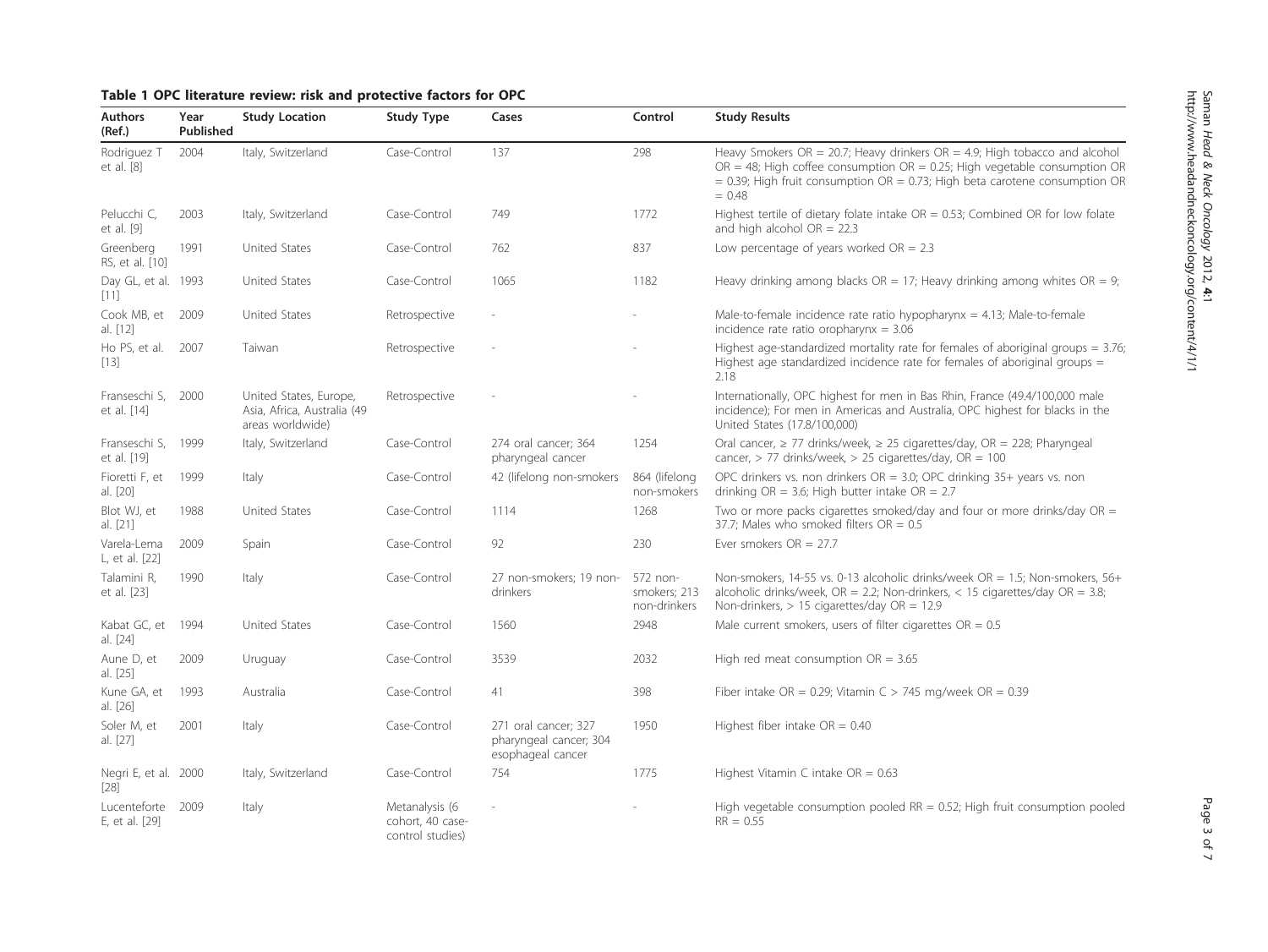| Table 1 OPC literature review: risk and protective factors for OPC (Continued) |  |  |
|--------------------------------------------------------------------------------|--|--|
|--------------------------------------------------------------------------------|--|--|

| Gridley G, et<br>al. [30]         | 1992 | United States        | Case-Control  | 1114           | 1268 | "Ever regularly used" vitamin E, $OR = 0.5$                                                                                                                                                                                                                                                                                                                                                                                     |
|-----------------------------------|------|----------------------|---------------|----------------|------|---------------------------------------------------------------------------------------------------------------------------------------------------------------------------------------------------------------------------------------------------------------------------------------------------------------------------------------------------------------------------------------------------------------------------------|
| Levi F, et al.<br>$[31]$          | 1998 | Switzerland          | Case-Control  | 156            | 284  | Highest tertile of egg consumption $OR = 2.3$ ; Red meat $OR = 2.1$ ; Pork and<br>processed meat OR = 3.2; Highest tertile for milk consumption OR = 0.4; fish<br>OR = 0.5; raw vegetables OR = 0.3; cooked vegetables OR = 0.1; citrus fruit OR<br>$= 0.4$ ; other fruits OR $= 0.2$                                                                                                                                           |
| Franceschi S, 1999<br>et al. [32] |      | Italy                | Case-Control  | 598            | 1491 | Highest quintile coffee and tea $OR = 0.6$ ; Highest quintile white bread $OR =$<br>0.4; Highest quintile soups $OR = 2.5$ ; Highest quintile poultry $OR = 0.6$ ; Highest<br>quintile fish OR = 0.6; Highest quintile eggs OR = $2.5$ ; Highest quintile raw<br>vegetables OR = 0.4; Highest quintile cooked vegetables OR = 0.5; Highest<br>quintile citrus fruit $OR = 0.5$ ; Highest quintile cakes and desserts $OR = 1.6$ |
| Zheng W, et<br>al. [33]           | 1992 | China                | Case-Control  | 204            | 414  | Highest tertile of fruit and vegetable consumption among men $OR = 0.6$                                                                                                                                                                                                                                                                                                                                                         |
| Lipworth L,<br>et al. [34]        | 2009 | Italy                | Case-Control  | 804            | 2080 | Vitamin D intake $OR = 0.76$ ; Heavy smokers and low dietary vitamin D intake<br>OR = 10.4: Heavy drinkers and low dietary vitamin D intake OR = $8.5$                                                                                                                                                                                                                                                                          |
| Goldstein<br>AM, et al.<br>$[35]$ | 1994 | <b>United States</b> | Case-Control  | 487            | 485  | Odds for OPC increases for those whose sisters developed other cancers $OR =$<br>1.6                                                                                                                                                                                                                                                                                                                                            |
| Huebner<br>WW, et al.<br>$[36]$   | 1992 | <b>United States</b> | Case-Control  | 1114           | 1268 | Male carpet installers $OR = 7.7$ (among carpet installers, 23 cases, 4 controls)                                                                                                                                                                                                                                                                                                                                               |
| Goodwin WJ, 2008<br>et al. [37]   |      | <b>United States</b> | Retrospective | ÷              |      | OPC greater in black than white populations; OPC survival lower in black than<br>white populations                                                                                                                                                                                                                                                                                                                              |
| Morse DE, et<br>al. [38]          | 2006 | <b>United States</b> | Retrospective | $\overline{a}$ |      | OPC age adjusted incidence rates and mortality rates highest for black males;<br>Mortality rates 82% higher for black males relative to white males                                                                                                                                                                                                                                                                             |
| Tomar SL, et<br>al. [39]          | 2004 | <b>United States</b> | Retrospective | 21481          |      | Blacks had elevated hazard ratios compared to whites HR range: 1.20-1.53                                                                                                                                                                                                                                                                                                                                                        |
| Moore RJ, et<br>al. [40]          | 2001 | <b>United States</b> | Retrospective | 909            |      | African-Americans five-year survival rate of 27.6%; white patients five-year<br>survival rate of 52.0%. African-American and white Americans less than 60 years<br>of age had a survival rate of 29.2% and 60.9%, respectively.                                                                                                                                                                                                 |
| Chen AY, et<br>al. [41]           | 2007 | <b>United States</b> | Retrospective | 40487          |      | Patients with advanced OPC more likely to be uninsured $OR = 1.37$                                                                                                                                                                                                                                                                                                                                                              |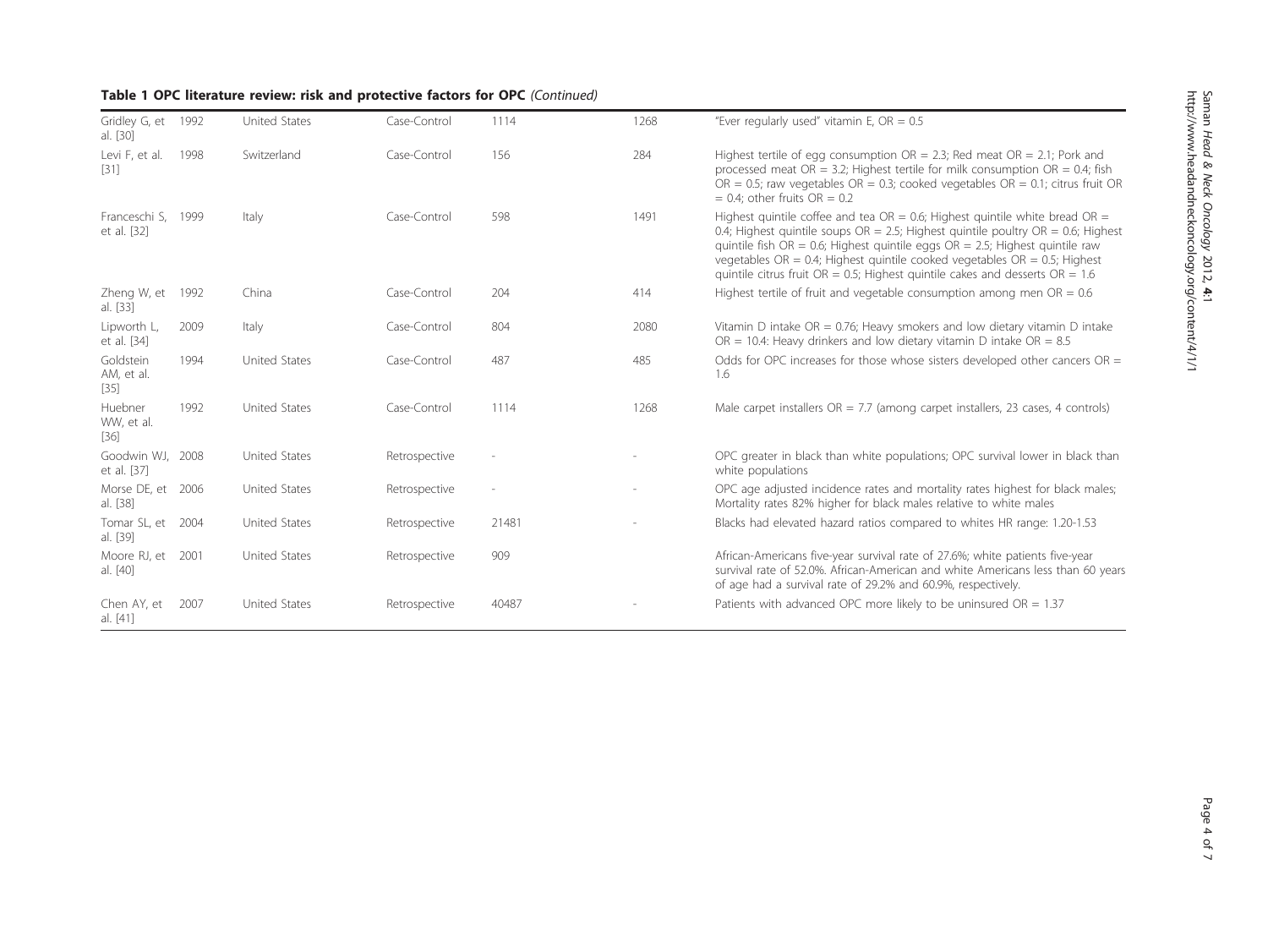control study on meat consumption in Uruguay among nearly 4,000 cases showed a significant increase in the odds of having OPC (OR = 3.65, 95% CI 2.21-6.01) with a high intake of red meat [\[25](#page-6-0)]. Several studies have also found significantly protective effects of fiber intake on OPC (OR = 0.29, OR = 0.40) [[26,27\]](#page-6-0).

Dietary vitamin C consumption of > 745 mg/week was also shown to protect subjects from developing OPC  $(OR = 0.39)$  [[26](#page-6-0)]. Another study also found that vitamin C had a similar protective effect (OR =  $0.63$ ) [[28\]](#page-6-0). One study, however, found that vitamin C was protective of OPC, but noted that vitamin C's effect was difficult to separate from the effects of fruit and vegetables intake [[29\]](#page-6-0). Vitamin E supplements (i.e., "ever regularly used") have also been found to be associated with a significantly reduced OPC risk with an adjusted OR of 0.5 (95%CI 0.4-0.6) [[30](#page-6-0)]. Other studies have also shown that consumption of fruits (OR =  $0.2$ ), raw (OR =  $0.3$ ) and cooked vegetables (OR = 0.1), and fish (OR = 0.5) had inverse risks and protective effects on OPC [[31,32\]](#page-6-0). Similar results were found among 414 cases in Shanghai, China, in that the risks of OPC development decreased with an increased intake of oranges, tangerines, other fruits, and some dark yellow vegetables, and white radishes. The authors found that men in the category with the highest intake of fruits and vegetables had an OR of about 0.5-0.7 when compared to men in the lowest group of fruit and vegetable consumption [\[33\]](#page-6-0).

Vitamin D intake was also found to have an inverse risk on OPC (OR = 0.76) [[34\]](#page-6-0). The same study found that the OR for OPC among heavy smokers with low dietary vitamin D intake was 10.4 (95%CI 6.9-15.5) and an OR of 8.5 (95%CI 5.7-12.5) among heavy alcohol drinkers with low dietary vitamin D intake. When looked at as a whole, these studies provide substantial evidence that dietary factors play a very important role in OPC development.

# Other risk factors

Even fewer studies have examined factors besides tobacco, alcohol, and diet and the relation to OPC development. A familial-based study found non-significant odds ratios associated with any cancer in the family. However, a slightly elevated OR of 1.6 (95%CI 1.1-2.2) for OPC was found among family members whose sisters developed cancers [\[35\]](#page-6-0). This association, however, may be due to unaccounted confounders. Occupational risk factors have also been examined briefly in the literature. Huebner et al (1992) performed a population-based case-control study in four United States areas and found elevated OPC risks among male carpet installers (OR = 7.7, 95%CI 2.4- 24.9) [\[36](#page-6-0)]. However, this study only looked at 23 cases and 4 controls, which presents a clear limitation in the power of the study.

# OPC disparities Racial disparities

Though much of the literature regarding the risk factors of OPC is slightly dated, this is not the case for OPC disparities research. This type of research in the literature seems relatively new in nature. Much of the literature shows there to be differences in mortality, incidence, and survival among black and white males in the United States. For example, Goodwin et al (2008) shows there to be an unequal burden or disparity among black and white Americans with respect to OPC incidence and survival [\[37](#page-6-0)]. They argue that though the underlying causes of the differences may be unknown, the differences are likely to arise from several differing interplays and relationships among various components such as access to healthcare, quality of care, diet, cultural beliefs, etc. However, the authors argue for further prospective-cohort studies to more precisely explain the differences in OPC among black and white Americans [[37\]](#page-6-0). Furthermore, Morse and Kerr (2006) found that although age-adjusted incidence rates and mortality rates declined for black and white males and females from 1975-2002, disparities still existed between black and white Americans. The authors found that ageadjusted mortality rates with black males were 82% higher than with white males [\[38](#page-6-0)].

Within a specific state, a study performed on OPC survival in Florida found that black Americans had higher hazard ratios (HR range: 1.20-1.53) than white Americans across all sites and stages [[39\]](#page-6-0). An interesting finding of this study was that the differences in survival were not wholly because of differences in treatment. In another study, it was found that African-Americans had a significantly lower five-year survival rate of 27.6% (95%CI 19.9-38.3) than white patients with a survival rate of 52.0% (95%CI 48.7-55.6). The greatest racial disparity in survival in this study, interestingly, was found for patients less than 60 years of age. African-American and white Americans less than 60 years of age had a survival rate of 29.2% (95%CI 19.5-43.6) and 60.9% (95% CI 56.3-66.0), respectively [[40\]](#page-6-0). One of the reasons this disparity may exist between black and white Americans is because of a stronger genetic interaction between smoking and alcohol consumption in black Americans [[40\]](#page-6-0).

# Other OPC disparities

In addition, the impact of health insurance status on stage of diagnosis of OPC has been found to lead to a late-stage diagnosis. Schrage and Halpern (2007) found that patients with advanced OPC at diagnosis were more likely to be uninsured with an OR of 1.37 (95%CI 1.21-1.25) compared with patients who had private insurance. Similar results were found for patients who were covered by Medicaid, who presented with the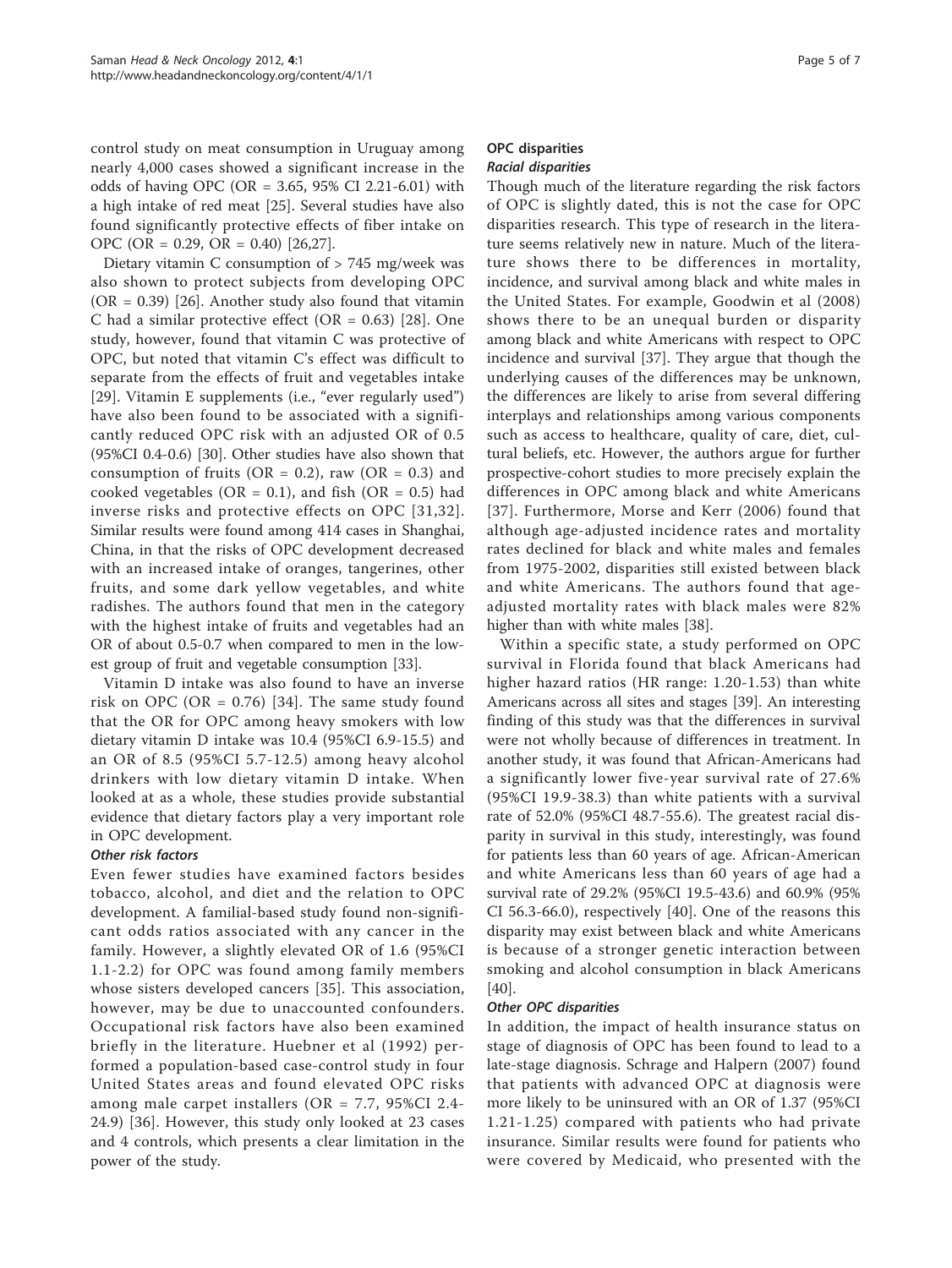<span id="page-5-0"></span>largest tumors, and with the greatest degree of lymph node involvement. This study presents a diagnosis disparity based on insurance status. That is, being uninsured or on Medicaid increased the odds of presenting with more advanced and severe OPC, thus increasing the risk of lower survival [\[41](#page-6-0)] (see Table [1](#page-2-0)).

# Interventions

Several other studies have also found racial disparities for OPC among black and white Americans [[42](#page-6-0)-[44\]](#page-6-0). The recommendations made by these authors for reducing OPC disparities in incidence, mortality, and survival include early-stage diagnosis and an active role taken by dentists to reduce smoking and alcohol use among their patients. Morse and Kerr (2006) argue that dentists must aid in reducing OPC incidence and mortality by assisting patients in quitting smoking and eliminating alcohol abuse [\[38\]](#page-6-0). They also argue that relative survival can be improved through early detection of OPC. Horowitz et al (2000) surveyed dentists and found that most dentists (86%) did not conduct oral cancer examinations on edentulous patients [[45\]](#page-6-0). This finding spurred the authors to conclude that dentists play a key role in the determination of early-stage OPC and that dentists must determine patients' risks for OPC. This study also pointed to a need for providing dentists with new educational updates on OPC prevention and detection [\[45\]](#page-6-0).

A review paper by Truman et al (2002) on the evidence in the literature on interventions for OPC concluded there was insufficient evidence on the effectiveness of population-based interventions for early detection of OPC [[46](#page-6-0)]. This study points to a gap in the literature regarding interventions on early detection of pre-cancers and OPC.

## Social concerns

One important social issue associated with OPC deals mainly with the disparity present between black and white Americans. Though this disparity may potentially be due to an unaccounted confounder, the burden of OPC mortality and lower survival is placed heavily on black Americans. Inability to pay for medical bills, increased rates of smoking and alcohol use, cultural beliefs, a late-stage diagnosis of OPC, etc, may be partly due to the lower survival rates and higher mortality rates experienced by black Americans with respect to OPC.

### Recommendation and expected outcomes

Improving the incidence, mortality, and survival rates of OPC requires a multi-tier structural approach that targets society, dentists, communities, and the individual. Dentists should encourage their patients to quit smoking and abusing alcohol. In addition, dentists could also

be compensated for reducing smoking rates among their patient population; this would be a clear incentive for dentists to engage in their patient population. Silverman (2001) argues that efforts should be maximized to increase the early detection of localized lesions and precancers, coupled with "aggressive" counseling in tobacco cessation and alcohol use for OPC outcomes to improve [2].

Reducing smoking rates through the enactment of a nation-wide smoking ban would also reduce OPC, given the highly interrelatedness of smoking and OPC. Reducing alcohol consumption should also be targeted. The number of alcohol outlets can be mitigated by making it available only in pharmacies. This policy can also be applied to cigarettes.

# Conclusions

This review revealed interesting information about the literature on OPC. There were several noticeable biases within the literature, however. Many of the research articles cited included European study populations. Populations in non-European countries must be examined to ensure the relative generalizability of the results. Also, most of these studies were case-control studies, and not prospective cohort studies. This presents a limitation in the generalizablitiy and causal inference one can make from these studies. However, that most of the studies found similar results highlight the strength of the association of several of the risk factors (e.g., tobacco and alcohol use, and diet) related to OPC. Future research study designs should be prospective cohorts with large sample sizes that firmly establish the risk factors associated with the development of OPC.

#### List of abbreviations

OPC: oral and pharyngeal cancers; MetS: metabolic syndrome; ICD-10: International Classification of Diseases-tenth revision; OR: odds ratio; HR: hazard ratio.

#### Authors' contributions

DMS conceived the manuscript and wrote the entirety of the manuscript. All authors read and approved the final manuscript.

#### Competing interests

The author declares that he has no competing interests.

Received: 3 January 2012 Accepted: 13 January 2012 Published: 13 January 2012

#### References

- 1. Casto BC, Sharma S, Fisher JL, Knobloch TJ, Agrawal A, Weghorst CM: Oral cancer in Appalachia. J Heath Care Poor Underserved 2009, 20:274-85.
- Silverman S: [Demographics and occurrence of oral and pharyngeal](http://www.ncbi.nlm.nih.gov/pubmed/11803655?dopt=Abstract) [cancers: the outcomes, the trends, the challenge.](http://www.ncbi.nlm.nih.gov/pubmed/11803655?dopt=Abstract) J Am Dent Assoc 2001, 132:7S-11S.
- 3. U.S. Department of Health and Human Services: With understanding and improving health and objectives for improving health. In Healthy People 2010. Volume 2.. 2 edition. Washington, DC: U.S. Government Printing Office; 2000.